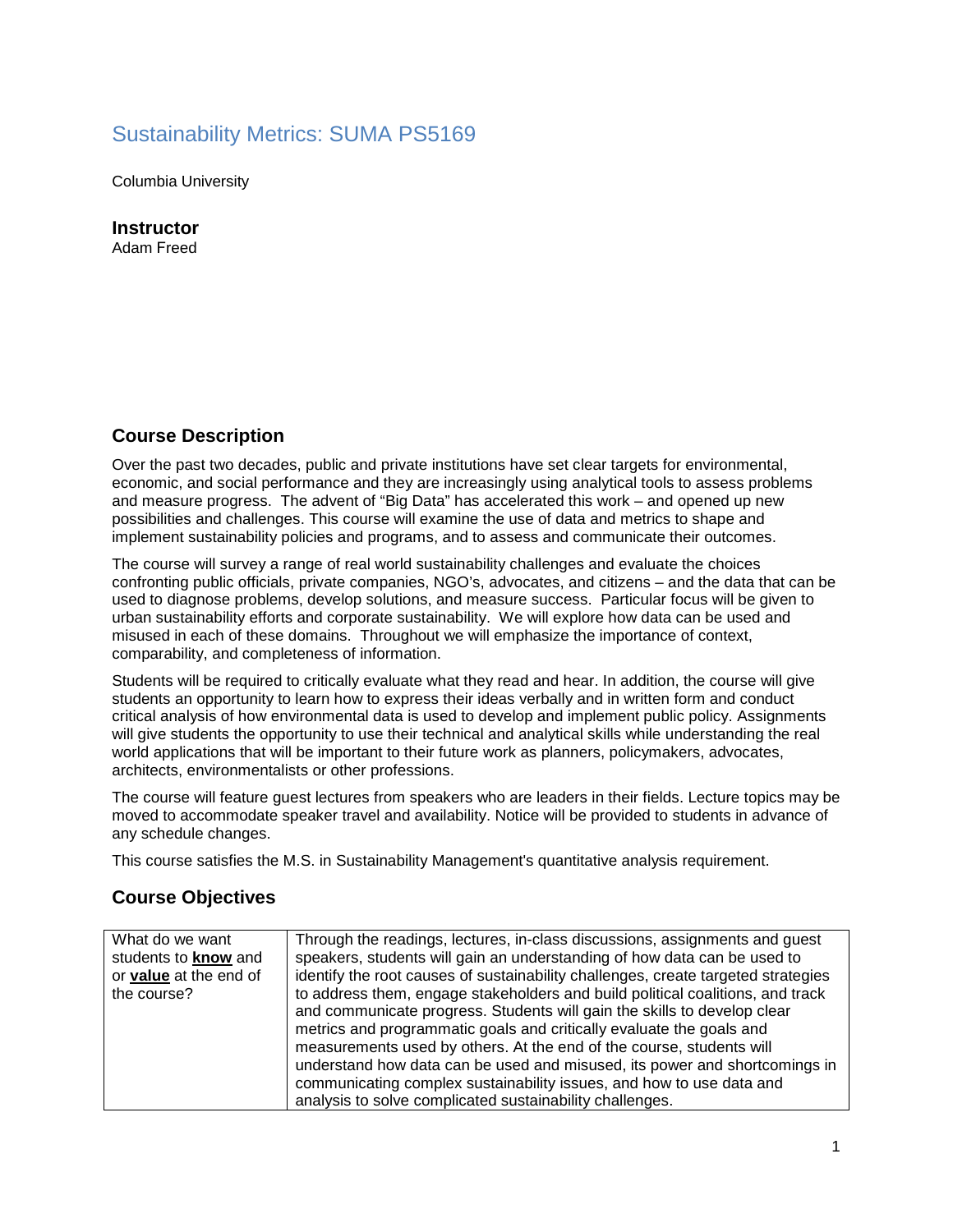| What will students be<br>able to <b>do</b> at the end of<br>the course?                   | By the end of this course students should be able to:<br>Understand the use and development of metrics at the city, national, and<br>$\bullet$<br>corporate levels to track progress toward sustainability goals<br>Evaluate the transparency and effectiveness of sustainability programs<br>Analyze and evaluate demographic, environmental, operational, and<br>performance data to develop sustainability indicators<br>Understand that addressing complex environmental challenges involves<br>$\bullet$<br>making trade-offs and that choices are made based on the perspective and<br>interests of the decision-makers |
|-------------------------------------------------------------------------------------------|-------------------------------------------------------------------------------------------------------------------------------------------------------------------------------------------------------------------------------------------------------------------------------------------------------------------------------------------------------------------------------------------------------------------------------------------------------------------------------------------------------------------------------------------------------------------------------------------------------------------------------|
| What "big"<br>questions/issues are<br>dealt with in the<br>course?                        | How do you define and measure complex issues like sustainability and<br>$\bullet$<br>resilience?<br>What makes a city or corporation "sustainable"?<br>$\bullet$<br>What is the role of data in program development and management?<br>How do you identify the trade-offs in policy decisions and gather and use<br>$\bullet$<br>data to make more informed decisions?                                                                                                                                                                                                                                                        |
| How do these "big"<br>questions/issues inform<br>our teaching and<br>assessment approach? | The class will provide a set of fundamental skills that students may apply in<br>professional settings, with an emphasis on developing an analytic framework<br>for sustainability and developing and monitoring solutions. The professor and<br>guest lecturers will draw on their professional experiences to ground all topics<br>and discussions in "real world" examples that go beyond academic studies.                                                                                                                                                                                                                |

# **Course Schedule**

### **PART I. INTRODUCTION TO MEASUREMENT AND METRICS**

- Week 1 (Sept. 11): Sustainability Metrics Overview
- Week 2 (Sept 18): Greenhouse Gas Emissions
- Week 3 (Sept. 25): Water
- Week 4 (Oct 2): Solid Waste
- Week 5 (Oct.9): Climate Resilience
- Week 6 (Oct 16): Mobility
- Week 7 (Oct. 23): Air Quality
- Week 8 (Oct 30): Food Systems

*\*\*\* Class will not be held on Nov. 6 due to the Academic Holiday \*\*\** 

# **PART II. HOW DO ALL OF THESE EFFORTS ADD UP?**

- Week 9 (Nov. 13): Corporate Sustainability
- Week 10 (Nov. 20): Equity and Prosperity
- Week 11 (Nov. 27): Urban Sustainability
- Week 12 (Dec. 4): Wrap up discussion and presentations
- Week 13 (Dec 11): Presentations

# **Readings**

A textbook will not be required for this course, although some articles and case studies may require purchase from online resources such as Harvard Business School Case Studies. All readings are listed in the Course Schedule section of this syllabus and will be posted to Courseworks.

"Required" readings are to be read BEFORE coming to class. "Supplemental" readings will also be provided throughout the class. While they are not required, they will provide additional information that will enhance your knowledge of the course subject matter.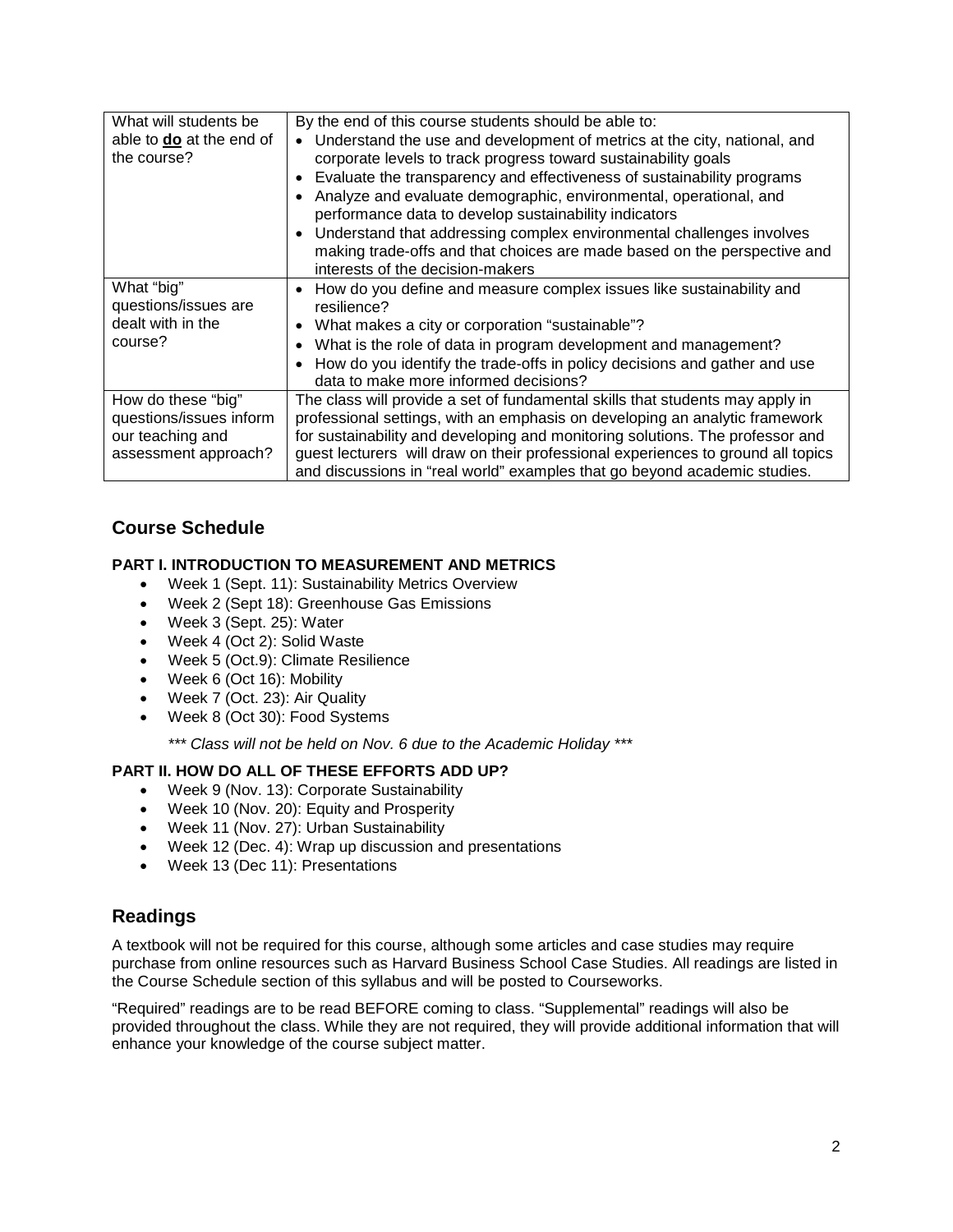# **Course Requirements (Assignments and grading)**

- **Metric memo (10%)** In April 2017, Columbia University rereleased its first sustainability plan, in which the University pledged to cut its greenhouse gas emissions 35% by 2020 and 80% by 2050. Students will write a 1,000 to 1,500 word memo recommending a non-GHG sustainability goal for Columbia. Memos must include:
	- a clear and measurable goal for 2030
	- a persuasive argument as to why your goal is important and material for Columbia
	- a pressure, state, and response indicator (3 in total) to track progress toward your goal.
- **Case study (20%)**  Students will individually complete a case write-up, which are expected to be 2-3 pages and will be discussed in class on the date they are due. Specific questions to be answered will be provided in class
- **Problem set (20%)** Students will be provided with a problem set and relevant information/sources to quantify the economic, social and environmental costs and benefits of a specified sustainability solution and will be asked to recommend an optimal implementation strategy weighing the relative costs and benefits. Students should individually complete the problem sets.
- **Final project (35%)** Students will work as teams to propose a set of sustainability goals and indicators for a specific corporation (to be approved by the instructor) or for the City of Detroit. Each project team will present their initial recommendations in class on Dec 4 and Dec 11, with an accompanying paper no longer than 8-10 pages due on Dec 18. Presentations should be no longer than 15 minutes and will be followed by 5 minutes of Q&A.
- **Class participation (15%)** Class participation will be evaluated on a scale of 100-0. All students are expected to contribute to the classroom discussion throughout the course, including the inclass presentations and discussions with guest speakers. While classes will generally feature lectures on the specified topics each week, active discussion is encouraged to bring in students' experiences and knowledge. Students should probe concepts introduced in the class and in readings and look for innovative solutions to challenges identified in the materials.

On-time attendance at each class meeting is expected. Partial attendance, i.e. lateness or early departure, if not excused in advance, will impact the "Participation" component of the course grade. If you need to miss a class for any reason, please email the instructors in advance.

# **Course Policies**

### **Participation and Attendance**

You are expected to do all assigned readings, attend all class sessions, and engage with others in class discussions. If you need to miss a class for any reason, please discuss the absence with the instructors in advance.

#### **Late work**

Papers and projects are due by the beginning of class on the date that they are due. All assignments must be handed in on time. Any late submissions, unless pre-approved by the professor, will receive an automatic reduction of one letter grade.

#### **Resources**

- GHG Protocol Calculation Tools <http://www.ghgprotocol.org/calculation-tools/faq>
- Environmental Performance Index <http://epi.yale.edu/>
- Moonen, Tim and Greg Clark, "The Business of Cities 2013" Jones Lang LaSalle, 2013. <http://www.jll.com/Research/jll-city-indices-november-2013.pdf>
- STAR Communities Index <http://www.starcommunities.org/>
- C40 Cities Climate Leadership Group <http://www.c40.org/>
- Social Vulnerability Index <http://artsandsciences.sc.edu/geog/hvri/sovi%C2%AE-0>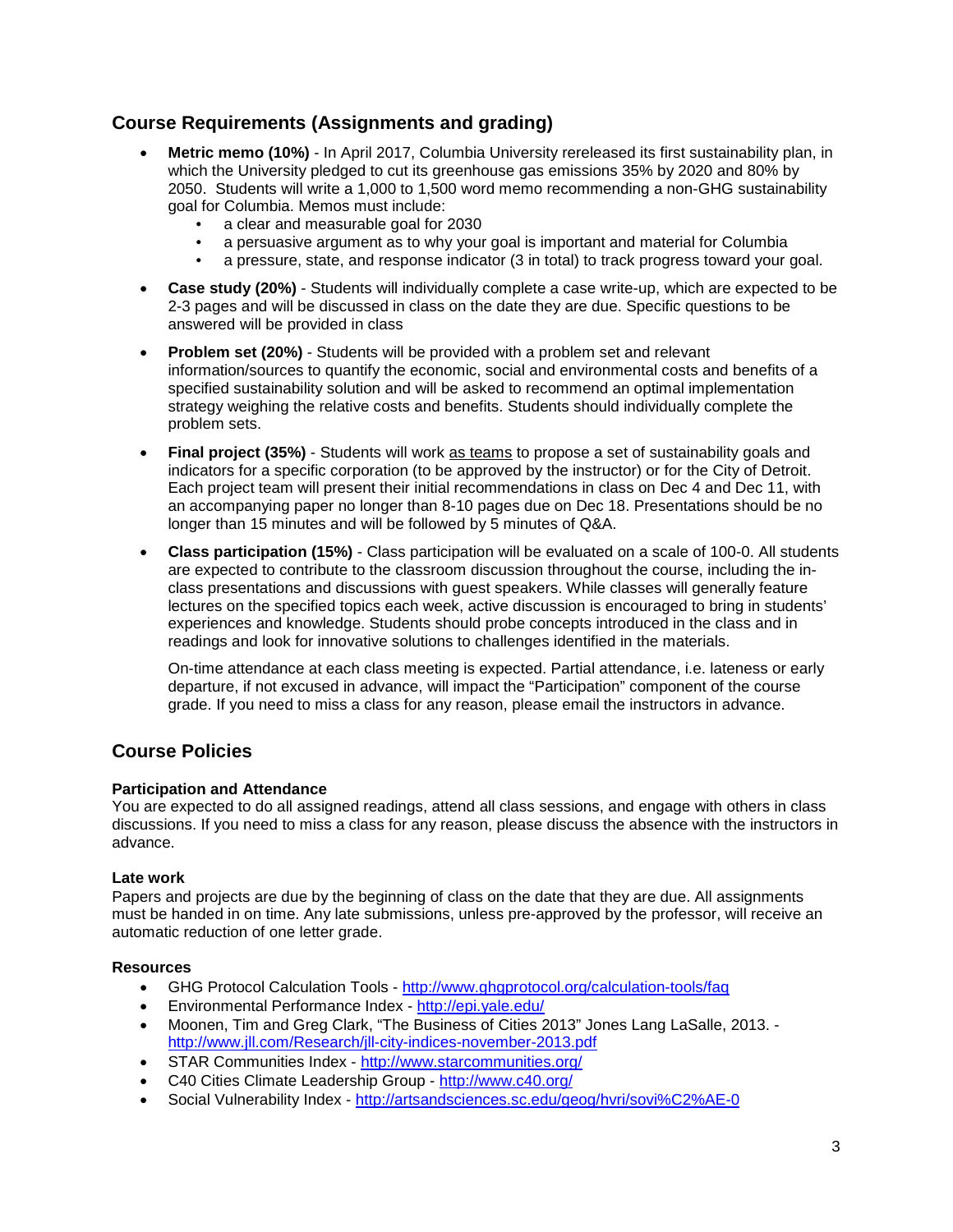- US EPA Green Communities [https://www.epa.gov/smartgrowth/tools-and-resources](https://www.epa.gov/smartgrowth/tools-and-resources-sustainable-communities)[sustainable-communities](https://www.epa.gov/smartgrowth/tools-and-resources-sustainable-communities)
- Pivot Goals <http://www.pivotgoals.com/>
- CDP <https://www.cdp.net/en-US/Pages/HomePage.aspx>
- Global Reporting Initiative <https://www.globalreporting.org/Pages/default.aspx>
- Dow Jones Sustainability Index <http://www.sustainability-indices.com/>
- National Equity Atlas [http://www.nationalequityatlas.org](http://www.nationalequityatlas.org/)

# **School Policies**

### **Copyright Policy**

Please note -- Due to copyright restrictions, online access to this material is limited to instructors and students currently registered for this course. Please be advised that by clicking the link to the electronic materials in this course, you have read and accept the following: The copyright law of the United States (Title 17, United States Code) governs the making of photocopies or other reproductions of copyrighted materials. Under certain conditions specified in the law, libraries and archives are authorized to furnish a photocopy or other reproduction. One of these specified conditions is that the photocopy or reproduction is not to be "used for any purpose other than private study, scholarship, or research." If a user makes a request for, or later uses, a photocopy or reproduction for purposes in excess of "fair use," that user may be liable for copyright infringement.

### **Academic Integrity**

Columbia University expects its students to act with honesty and propriety at all times and to respect the rights of others. It is fundamental University policy that academic dishonesty in any guise or personal conduct of any sort that disrupts the life of the University or denigrates or endangers members of the University community is unacceptable and will be dealt with severely. It is essential to the academic integrity and vitality of this community that individuals do their own work and properly acknowledge the circumstances, ideas, sources, and assistance upon which that work is based. Academic honesty in class assignments and exams is expected of all students at all times. SCE holds each member of its community responsible for understanding and abiding by the SCE Academic Integrity and Community Standards posted at [http://sps.columbia.edu/student-life-and-alumni-relations/academic-integrity-and-community](http://sps.columbia.edu/student-life-and-alumni-relations/academic-integrity-and-community-standards)[standards.](http://sps.columbia.edu/student-life-and-alumni-relations/academic-integrity-and-community-standards)

You are required to read these standards within the first few days of class. Ignorance of the School's policy concerning academic dishonesty shall not be a defense in any disciplinary proceedings.

### **Accessibility**

Columbia is committed to providing equal access to qualified students with documented disabilities. A student's disability status and reasonable accommodations are individually determined based upon disability documentation and related information gathered through the intake process. For more information regarding this service, please visit the University's Health Services website: [http://health.columbia.edu/services/ods/support.](http://health.columbia.edu/services/ods/support)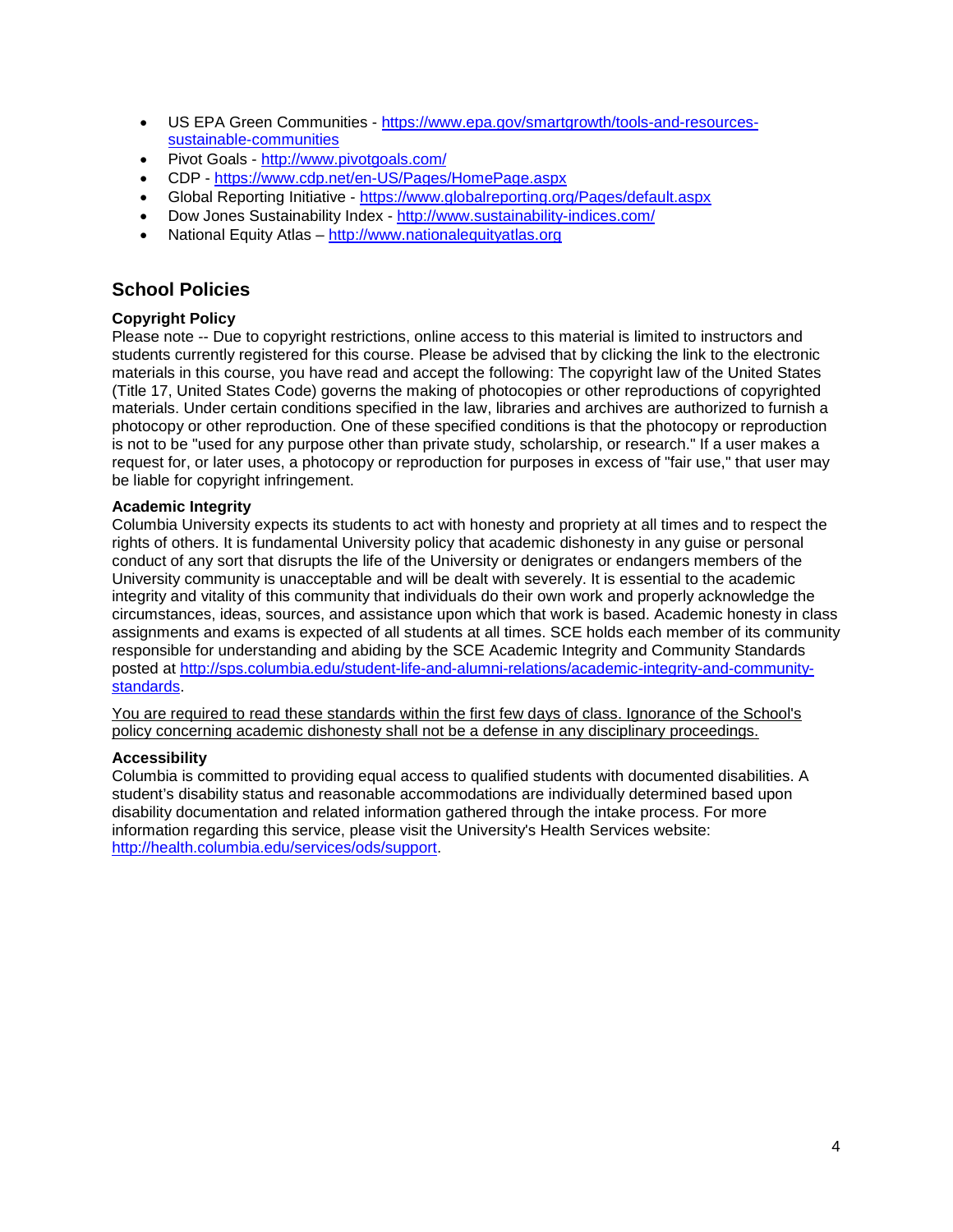# **Readings**

# **PART I. INTRODUCTION TO MEASUREMENT AND METRICS**

# **Week 1: Sustainability Metrics Overview (September 11)**

Required Readings:

- Sachs, Jeffery, "Why the Sustainable Development Goals Matter." Project Syndicate, March 30, 2015. Available at [http://www.project-syndicate.org/commentary/sustainable-development-goals](http://www.project-syndicate.org/commentary/sustainable-development-goals-shift-by-jeffrey-d-sachs-2015-03)[shift-by-jeffrey-d-sachs-2015-03](http://www.project-syndicate.org/commentary/sustainable-development-goals-shift-by-jeffrey-d-sachs-2015-03)
- McArthur, John, "Own the Goals: What the Millennium Development Goals Have Accomplished." Brookings Institute, February 21, 2013. Available at [https://www.brookings.edu/articles/own-the](https://www.brookings.edu/articles/own-the-goals-what-the-millennium-development-goals-have-accomplished/)[goals-what-the-millennium-development-goals-have-accomplished/](https://www.brookings.edu/articles/own-the-goals-what-the-millennium-development-goals-have-accomplished/)
- United Nations, "The Millennium Development Goals Report 2015". 2015 (pages 4-13, 52-61, and page 70). Available at [http://www.un.org/millenniumgoals/2015\\_MDG\\_Report/pdf/MDG%202015%20rev%20\(July%201\)](http://www.un.org/millenniumgoals/2015_MDG_Report/pdf/MDG%202015%20rev%20(July%201).pdf) [.pdf](http://www.un.org/millenniumgoals/2015_MDG_Report/pdf/MDG%202015%20rev%20(July%201).pdf)
- Hardi, Peter and Terrence Zdan, "Assessing Sustainable Development: Principles in Practice." The International Institute for Sustainable Development, 1997 (pages 1-23). Accessible at <https://www.iisd.org/pdf/bellagio.pdf>
- "Balanced Scorecard Basics." Balanced Scorecard Institute website. Accessible at <http://balancedscorecard.org/Resources/About-the-Balanced-Scorecard>
- City of New York, "PlaNYC Update 2011," 2011 (pages 3-17 and 178-179). Available at [http://www.nyc.gov/html/planyc/downloads/pdf/publications/planyc\\_2011\\_planyc\\_full\\_report.pdf](http://www.nyc.gov/html/planyc/downloads/pdf/publications/planyc_2011_planyc_full_report.pdf)

Supplemental Readings:

- Rohm, Howard and Dan Montgomery, "Link Sustainability to Corporate Strategy Using the Balanced Scorecard." Balanced Scorecard Institute. Available at [http://balancedscorecard.org/Portals/0/PDF/LinkingSustainabilitytoCorporateStrategyUsingtheBal](http://balancedscorecard.org/Portals/0/PDF/LinkingSustainabilitytoCorporateStrategyUsingtheBalancedScorecard.pdf) [ancedScorecard.pdf](http://balancedscorecard.org/Portals/0/PDF/LinkingSustainabilitytoCorporateStrategyUsingtheBalancedScorecard.pdf)
- United Nations, "Report of the World Commission on Environment and Development: Our Common Future." 1987. Available at<http://www.un-documents.net/our-common-future.pdf>
- United Nations, "Agenda 21." UN Conference on Environment & Development, June 1992.
- UN Millennium Goals Indicators website <http://mdgs.un.org/unsd/mdg/Default.aspx>
- UN Sustainable Development Goals [http://www.un.org/sustainabledevelopment/sustainable](http://www.un.org/sustainabledevelopment/sustainable-development-goals/)[development-goals/](http://www.un.org/sustainabledevelopment/sustainable-development-goals/)

### **Week 2: Greenhouse Gas Emissions (September 18)**

\*\*\* Metric memo due at the beginning of class \*\*\*

Required Readings:

- Global Protocol for Community Scale Greenhouse Gas Inventories Executive Summary. Available at [http://www.ghgprotocol.org/greenhouse-gas-protocol-accounting-reporting-standard](http://www.ghgprotocol.org/greenhouse-gas-protocol-accounting-reporting-standard-cities)[cities](http://www.ghgprotocol.org/greenhouse-gas-protocol-accounting-reporting-standard-cities)
- City of New York, "Inventory of New York City's Greenhouse Gas Emissions." April 2016, by Cventure LLC, Cathy Pasion, Mikael Amar, and Yun Zhou, Mayor's Office of Sustainability, New York, 2016. Available at [https://www1.nyc.gov/assets/sustainability/downloads/pdf/publications/NYC\\_GHG\\_Inventory\\_201](https://www1.nyc.gov/assets/sustainability/downloads/pdf/publications/NYC_GHG_Inventory_2014.pdf) [4.pdf](https://www1.nyc.gov/assets/sustainability/downloads/pdf/publications/NYC_GHG_Inventory_2014.pdf)
- City of Oakland, "2016 Greenhouse Gas Emissions Inventory Report." City of Oakland, March 2016. (pages 1-11) Available at

<http://www2.oaklandnet.com/oakca1/groups/pwa/documents/report/oak059097.pdf>

• World Resources Institute and World Business Council for Sustainable Development, "Greenhouse Gas Protocol: A Corporate Accounting and Reporting Standard, Revised Edition." WRI, 2015. (pages 6-33) Available at<http://www.ghgprotocol.org/corporate-standard>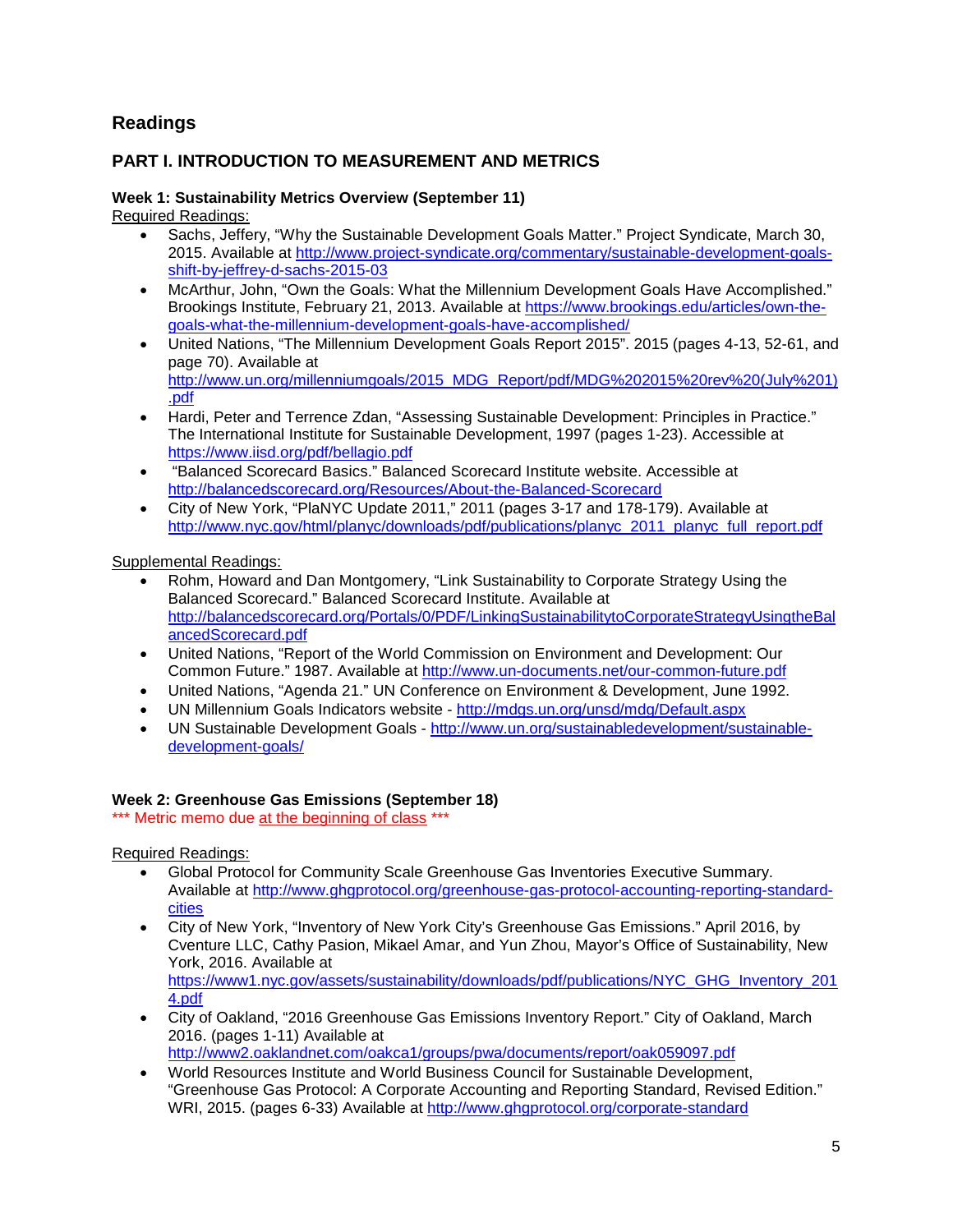• Barrett, Brendan F.D. and Andrew DeWit, "This is why we cannot rely on cities alone to tackle climate change." The Conversation, September 3, 2017. Accessible at [https://theconversation.com/this-is-why-we-cannot-rely-on-cities-alone-to-tackle-climate-change-](https://theconversation.com/this-is-why-we-cannot-rely-on-cities-alone-to-tackle-climate-change-82375)[82375](https://theconversation.com/this-is-why-we-cannot-rely-on-cities-alone-to-tackle-climate-change-82375)

### Supplemental Readings:

- City of New York, "New York City's Roadmap to 80x50." City of New York, New York, 2016. Accessible at [http://www1.nyc.gov/assets/sustainability/downloads/pdf/publications/New%20York%20City's%20](http://www1.nyc.gov/assets/sustainability/downloads/pdf/publications/New%20York%20City) [Roadmap%20to%2080%20x%2050\\_20160926\\_FOR%20WEB.pdf](http://www1.nyc.gov/assets/sustainability/downloads/pdf/publications/New%20York%20City)
- IPCC, "Summary for Policymakers. Climate Change 2014, Mitigation of Climate Change." Contribution of Working Group III to the Fifth Assessment Report of the Intergovernmental Panel on Climate Change, 2014. Available at [https://www.ipcc.ch/pdf/assessment](https://www.ipcc.ch/pdf/assessment-report/ar5/wg3/ipcc_wg3_ar5_summary-for-policymakers.pdf)[report/ar5/wg3/ipcc\\_wg3\\_ar5\\_summary-for-policymakers.pdf](https://www.ipcc.ch/pdf/assessment-report/ar5/wg3/ipcc_wg3_ar5_summary-for-policymakers.pdf)
- Stanton, E.A, Bueno, R., Cegan, J, and Munitz, C., "Consumption-Based Emissions Inventory for San Francisco: Technical Report." Somerville, MA: Stockholm Environment Institute-U.S. Center. (pages 6-29) Available at [http://www.sfenvironment.org/sites/default/files/fliers/files/sf\\_consumption\\_based\\_emissions\\_inve](http://www.sfenvironment.org/sites/default/files/fliers/files/sf_consumption_based_emissions_inventory.pdf) [ntory.pdf](http://www.sfenvironment.org/sites/default/files/fliers/files/sf_consumption_based_emissions_inventory.pdf)
- World Resources Institute, "Sample Corporate Standard Reporting Template." Available at [http://www.ghgprotocol.org/sites/default/files/ghgp/standards\\_supporting/GHG-Protocol-](http://www.ghgprotocol.org/sites/default/files/ghgp/standards_supporting/GHG-Protocol-Reporting-Template.docx)[Reporting-Template.docx](http://www.ghgprotocol.org/sites/default/files/ghgp/standards_supporting/GHG-Protocol-Reporting-Template.docx)

# **Week 3: Water (September 25)**

Required Readings:

- McDonald, R.I and D. Shemie, "Urban Water Blueprint: Mapping conservation solutions to the global water challenge." 2014, The Nature Conservancy, Washington, D.C. Available at [http://water.nature.org/waterblueprint//////about.html](http://water.nature.org/waterblueprint/about.html)
- 2030 Water Resources Group, "Charting Our Water Future: Economic Frameworks to Inform Decision-Making." 2009 (just the Executive Summary, Introduction). Available at [http://www.mckinsey.com/client\\_service/sustainability/latest\\_thinking/charting\\_our\\_water\\_future](http://www.mckinsey.com/client_service/sustainability/latest_thinking/charting_our_water_future)
- Asian Development Bank, "Asian Water Development Outlook 2013." ADB, 2013. (Part 1only) Available at [https://www.adb.org/sites/default/files/publication/30190/asian-water-development](https://www.adb.org/sites/default/files/publication/30190/asian-water-development-outlook-2013.pdf)[outlook-2013.pdf](https://www.adb.org/sites/default/files/publication/30190/asian-water-development-outlook-2013.pdf)
- Coca-Cola Replenishment Report (website). (skim) Available at [http://www.coca](http://www.coca-colacompany.com/water-stewardship-replenish-report/)[colacompany.com/water-stewardship-replenish-report/](http://www.coca-colacompany.com/water-stewardship-replenish-report/)
- Winston, Andrew, "Coca-Cola Met Its Water Goals Early. Were They Too Easy?" Harvard Business Review, September 9, 2015. Available at [https://hbr.org/2015/09/coca-cola-met-its](https://hbr.org/2015/09/coca-cola-met-its-water-goals-early-were-they-too-easy)[water-goals-early-were-they-too-easy](https://hbr.org/2015/09/coca-cola-met-its-water-goals-early-were-they-too-easy)
- Arcadis, "Sustainable Cities Water Index." Arcadis, 2016. Available at [https://www.arcadis.com/media/4/6/2/%7B462EFA0A-4278-49DF-9943-](https://www.arcadis.com/media/4/6/2/%7B462EFA0A-4278-49DF-9943-C067182CA682%7DArcadis_Sustainable_Cities_Water_Index-Web.pdf) [C067182CA682%7DArcadis\\_Sustainable\\_Cities\\_Water\\_Index-Web.pdf](https://www.arcadis.com/media/4/6/2/%7B462EFA0A-4278-49DF-9943-C067182CA682%7DArcadis_Sustainable_Cities_Water_Index-Web.pdf)

### Supplemental Readings:

- Robert I. McDonald, et al, "Water on an urban planet: Urbanization and the reach of urban water infrastructure," Global Environmental Change, July 2014. <http://www.sciencedirect.com/science/article/pii/S0959378014000880>
- World Resource Institute, "Aqueduct Water Risk Framework." WRI, Washington, DC, 2013. Available at [http://www.wri.org/sites/default/files/aqueduct\\_water\\_risk\\_framework.pdf](http://www.wri.org/sites/default/files/aqueduct_water_risk_framework.pdf)
- World Resource Institute's "Aqueduct Water Risk Mapping Tool":<http://aqueduct.wri.org/>
- United Nations, "The United Nations World Water Development Report 2015." United Nations Educational Scientific and Cultural Organization, 2015. Available at [http://www.unesco.org/new/en/natural-sciences/environment/water/wwap/wwdr/2015-water-for-a](http://www.unesco.org/new/en/natural-sciences/environment/water/wwap/wwdr/2015-water-for-a-sustainable-world/)[sustainable-world/](http://www.unesco.org/new/en/natural-sciences/environment/water/wwap/wwdr/2015-water-for-a-sustainable-world/)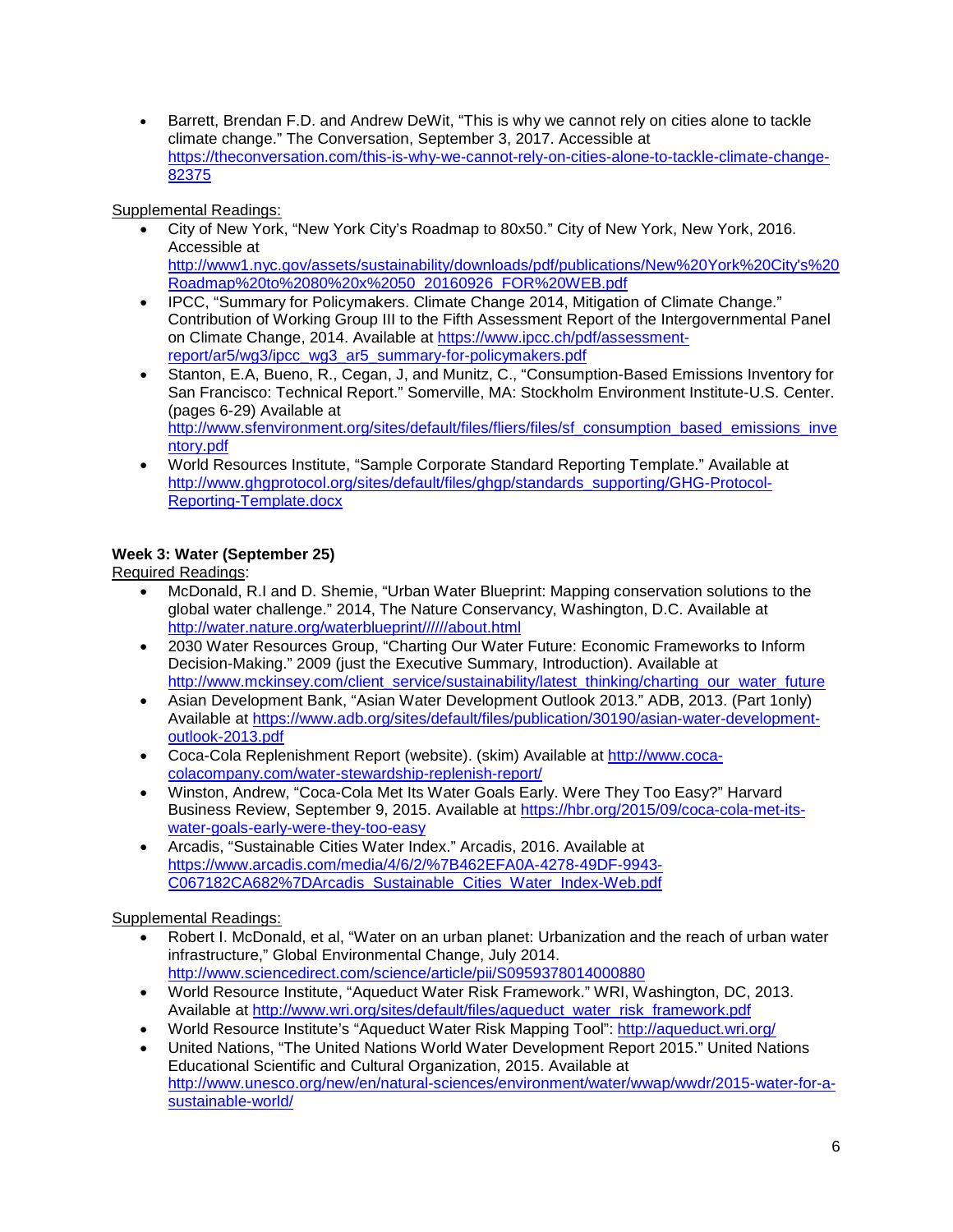- Brown, Amber and Marty D. Matlock, "A Review of Water Scarcity Indices and Methodologies." University of Arkansas, The Sustainability Consortium, White Paper #106, April 2011. Available at [https://www.sustainabilityconsortium.org/downloads/a-review-of-water-scarcity-indices-and](https://www.sustainabilityconsortium.org/downloads/a-review-of-water-scarcity-indices-and-methodologies/)[methodologies/](https://www.sustainabilityconsortium.org/downloads/a-review-of-water-scarcity-indices-and-methodologies/)
- City of New York, "Filtration Avoidance Annual Report." Department of Environmental Protection, March 2015. Available at [http://www.nyc.gov/html/dep/pdf/reports/fad\\_11.\\_reporting\\_-](http://www.nyc.gov/html/dep/pdf/reports/fad_11._reporting_-_2014_fad_annual_report_03-15.pdf) [\\_2014\\_fad\\_annual\\_report\\_03-15.pdf](http://www.nyc.gov/html/dep/pdf/reports/fad_11._reporting_-_2014_fad_annual_report_03-15.pdf)
- The Coca-Cola Companies, "Quantifying Replenish Benefits in Community Water Partnership Projects." 2013. Available at [http://assets.coca](http://assets.coca-colacompany.com/2f/cb/e5d2ca1e4c58a38adbe8586d06db/final-quanitification-report-water-pdf.pdf)[colacompany.com/2f/cb/e5d2ca1e4c58a38adbe8586d06db/final-quanitification-report-water](http://assets.coca-colacompany.com/2f/cb/e5d2ca1e4c58a38adbe8586d06db/final-quanitification-report-water-pdf.pdf)[pdf.pdf](http://assets.coca-colacompany.com/2f/cb/e5d2ca1e4c58a38adbe8586d06db/final-quanitification-report-water-pdf.pdf)
- CDP, "Cities and Water infographic." CDP, Washington, DC, 2017. Accessible at <https://www.cdp.net/en/research/global-reports/cities-infographic-2017>

# **Week 4: Solid Waste (October 2)**

\*\*\* Case study due at the beginning of class and will be discussed for the first 45 minutes of class. \*\*\* The case study, "Patagonia's Sustainability Strategy: Don't Buy Our Products**,"** can be downloaded at <https://hbr.org/product/patagonia-s-sustainability-strategy-don-t-buy-our-products/IMD790-PDF-ENG>

- New York City Department of Sanitation, "2013 NYC Curbside Waste Characterization Study." City of New York, New York, NY, 2013. Accessible at <http://www1.nyc.gov/assets/dsny/about/inside-dsny/waste-characterization-2013.shtml>
- General Motors, "The Business Case for Zero Waste." General Motors, Detroit, MI. Accessible at [http://www.gm.com/content/dam/gm/en\\_us/english/Group3/sustainability/sustainabilitypdf/GMs\\_L](http://www.gm.com/content/dam/gm/en_us/english/Group3/sustainability/sustainabilitypdf/GMs_Landfill-free_Blueprint.pdf) [andfill-free\\_Blueprint.pdf](http://www.gm.com/content/dam/gm/en_us/english/Group3/sustainability/sustainabilitypdf/GMs_Landfill-free_Blueprint.pdf)
- Waste Management, "Leading Change: 2016 Sustainability Report." Waste Management, 2016. Accessible at [http://www.wm.com/sustainability/pdfs/2016SustainabilityReport\\_WM.pdf](http://www.wm.com/sustainability/pdfs/2016SustainabilityReport_WM.pdf) (pages 5-48)
- Engel, Hauke; Stuchtey, Martin; and Vanthournout, Helga, "Managing waste in emerging markets." McKinsey and Company, New York, NY, February 2016. Accessible at [http://www.mckinsey.com/business-functions/sustainability-and-resource-productivity/our](http://www.mckinsey.com/business-functions/sustainability-and-resource-productivity/our-insights/managing-waste-in-emerging-markets)[insights/managing-waste-in-emerging-markets](http://www.mckinsey.com/business-functions/sustainability-and-resource-productivity/our-insights/managing-waste-in-emerging-markets)
- McKinsey and Company, "Mapping the benefits of a circular economy" McKinsey Quarterly, New York, NY, June 2017. Available at [http://www.mckinsey.com/business-functions/sustainability](http://www.mckinsey.com/business-functions/sustainability-and-resource-productivity/our-insights/mapping-the-benefits-of-a-circular-economy)[and-resource-productivity/our-insights/mapping-the-benefits-of-a-circular-economy](http://www.mckinsey.com/business-functions/sustainability-and-resource-productivity/our-insights/mapping-the-benefits-of-a-circular-economy)

### **Week 5: Climate Resilience (October 9)**

Required Readings:

- S. Kreft, D. Eckstein, L. Junghans, C. Kerestan and U. Hagen, "Global Climate Risk Index 2015: Who Suffers Most From Extreme Weather Events? Weather-related Loss Events in 2013 and 1994 to 2013." German Watch Institute, 2013. Available at <https://germanwatch.org/en/download/10333.pdf>
- Da Silva, Jo, "City Resilience Index." Arup International Development and Rockefeller Foundation, 2015. Available at [http://www.arup.com/city\\_resilience\\_index](http://www.arup.com/city_resilience_index)
- Economics of Climate Adaptation Working Group, "Shaping Climate-Resilient Development: A Framework for Decision-Making." 2009 (pages 1-33). Available at [http://mckinseyonsociety.com/downloads/reports/Economic-](http://mckinseyonsociety.com/downloads/reports/Economic-Development/ECA%20%20%20Shaping%20Climate%20Resilent%20Development%20%20%20Report%20Only.pdf)[Development/ECA%20%20%20Shaping%20Climate%20Resilent%20Development%20%20%20](http://mckinseyonsociety.com/downloads/reports/Economic-Development/ECA%20%20%20Shaping%20Climate%20Resilent%20Development%20%20%20Report%20Only.pdf) [Report%20Only.pdf](http://mckinseyonsociety.com/downloads/reports/Economic-Development/ECA%20%20%20Shaping%20Climate%20Resilent%20Development%20%20%20Report%20Only.pdf)
- City of New York, "A Stronger, More Resilient New York," City of New York, 2013 (Climate Analysis Chapter, pages 33-36 only). Available at [http://s](http://s-media.nyc.gov/agencies/sirr/SIRR_singles_Lo_res.pdf)[media.nyc.gov/agencies/sirr/SIRR\\_singles\\_Lo\\_res.pdf](http://s-media.nyc.gov/agencies/sirr/SIRR_singles_Lo_res.pdf)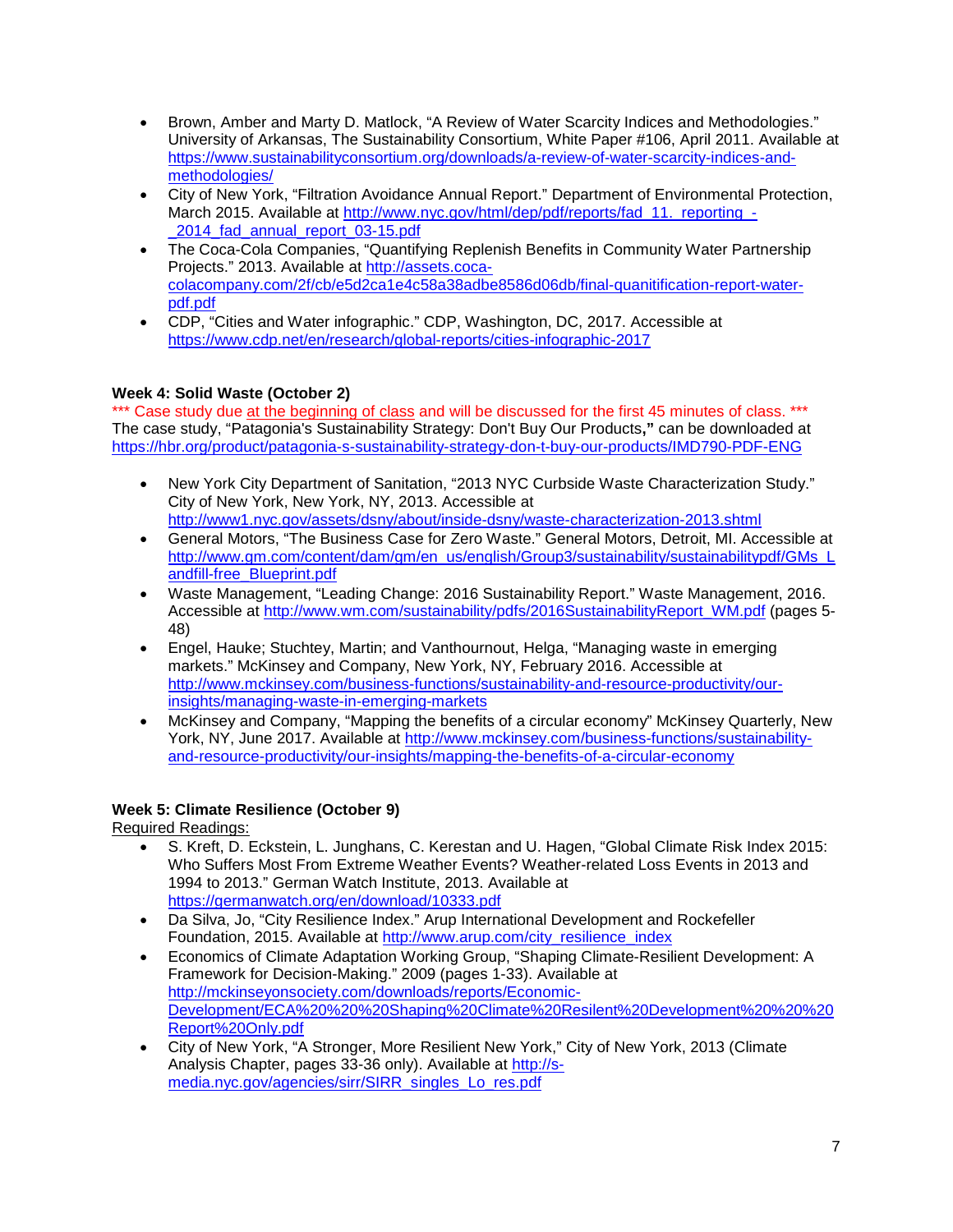• Stephen Tyler, Erwin Nugraha, Ha Kim Nguyen, et al., "Climate Resilience Working Paper # 2: Developing Indicators of Urban Climate Resilience." Institute for Social and Environmental Transition, Jan. 2014. Available at [http://i-s-e-t.org/resources/working-papers/wp2-climate](http://i-s-e-t.org/resources/working-papers/wp2-climate-resilience.html)[resilience.html](http://i-s-e-t.org/resources/working-papers/wp2-climate-resilience.html)

Supplemental Readings:

- World Economic Forum, "A Vision for Managing Natural Disaster Risk: Proposals for Public/Private Stakeholder Solutions." January 2011. Available at <https://www.weforum.org/reports/vision-managing-natural-disaster-risk>
- Alliance Development Works, "World Risk Report 2013." Alliance Development Works, 2013. Available at<https://i.unu.edu/media/ehs.unu.edu/news/4070/11895.pdf>
- MunichRe, "Megacities Megarisks Trends and Challenges for Insurance and Risk Management." Münchener Rückversicherungs-Gesellschaft, 2004. Available at [http://www.preventionweb.net/files/646\\_10363.pdf](http://www.preventionweb.net/files/646_10363.pdf)

# **Week 6: Mobility (October 16)**

- City of New York, "Vision Zero Action Plan." 2014. [http://www.nyc.gov/html/visionzero/pdf/nyc](http://www.nyc.gov/html/visionzero/pdf/nyc-vision-zero-action-plan.pdf)[vision-zero-action-plan.pdf](http://www.nyc.gov/html/visionzero/pdf/nyc-vision-zero-action-plan.pdf)
- City of Los Angeles, "Great Streets for Los Angeles." City of LA, 2014. Available at <http://www.smartgrowthamerica.org/documents/cs/impl/ca-losangeles-dot-strategicplan2014.pdf>
- NYC Department of Transportation, "Measuring the Street: New Metrics for 21st Century Streets." City of New York 2012. Available at [http://www.nyc.gov/html/dot/downloads/pdf/2012-10](http://www.nyc.gov/html/dot/downloads/pdf/2012-10-measuring-the-street.pdf) [measuring-the-street.pdf](http://www.nyc.gov/html/dot/downloads/pdf/2012-10-measuring-the-street.pdf)
- National Association of City Transportation Officials, "NACTO Policy 2017: Creating Safe, Sustainable, Multi-Modal Urban Transportation." NACTO, New York, NY, 2017. Accessible at <https://nacto.org/wp-content/uploads/2017/03/NACTO-Policy-2017.pdf>
- McCahill, Chris and Mary Ebeling, "Tools for measuring accessibility in an equity framework." Congress for the New Urbanism, 2015. Available at [http://www.cnu.org/sites/default/files/ssti\\_transpo\\_equity.pdf](http://www.cnu.org/sites/default/files/ssti_transpo_equity.pdf)
- Goldsmith, Stephen, "Los Angeles's Testing Ground for Transportation Efficiency" Harvard Kennedy School, Cambridge, MA, 2016. Accessible at [http://datasmart.ash.harvard.edu/news/article/los-angeles-testing-ground-for-transportation](http://datasmart.ash.harvard.edu/news/article/los-angeles-testing-ground-for-transportation-efficiency-803)[efficiency-803](http://datasmart.ash.harvard.edu/news/article/los-angeles-testing-ground-for-transportation-efficiency-803)

Supplemental Readings:

- NYC Department of Transportation, "The Economic Benefits of Sustainable Streets." City of New York, 2013. Available at [http://www.nyc.gov/html/dot/downloads/pdf/dot-economic-benefits-of](http://www.nyc.gov/html/dot/downloads/pdf/dot-economic-benefits-of-sustainable-streets.pdf)[sustainable-streets.pdf](http://www.nyc.gov/html/dot/downloads/pdf/dot-economic-benefits-of-sustainable-streets.pdf)
- Hossein Haghshenas and Manouchehr Vaziri, "Urban sustainable transportation indicators for global comparison." Ecological Indicators. Volume 15, Issue 1, April 2012. Available at [http://ac.els-cdn.com/S1470160X11002974/1-s2.0-S1470160X11002974](http://ac.els-cdn.com/S1470160X11002974/1-s2.0-S1470160X11002974-main.pdf?_tid=efd6aad2-5700-11e5-99a5-00000aacb35d&acdnat=1441809904_889a599a9cac5e70296491af6668da5a) main.pdf? tid=efd6aad2-5700-11e5-99a5-[00000aacb35d&acdnat=1441809904\\_889a599a9cac5e70296491af6668da5a](http://ac.els-cdn.com/S1470160X11002974/1-s2.0-S1470160X11002974-main.pdf?_tid=efd6aad2-5700-11e5-99a5-00000aacb35d&acdnat=1441809904_889a599a9cac5e70296491af6668da5a)
- Peter Roberts and Cordula Thum, "Transport Core Measures and Indicators: A Users Guide. The World Bank, Transport and Urban Department. March 2015 (Work in Progress). Available at [http://siteresources.worldbank.org/INTTRM/Resources/514793-1131130428609/trial\\_Guide0503](http://siteresources.worldbank.org/INTTRM/Resources/514793-1131130428609/trial_Guide0503-web-links.pdf) [web-links.pdf](http://siteresources.worldbank.org/INTTRM/Resources/514793-1131130428609/trial_Guide0503-web-links.pdf)
- Alla Reddy, et al, "Designing New York City Subways' Key Performance Indicators to Improve Service Delivery and Operations." Transit, 2014 Volume 1. Transportation Research Record: Journal of the Transportation Research Board. Janurary 2014. Available at [http://lexciestuff.net/Papers/14-1710\\_BSC\\_KPI\\_036.pdf](http://lexciestuff.net/Papers/14-1710_BSC_KPI_036.pdf)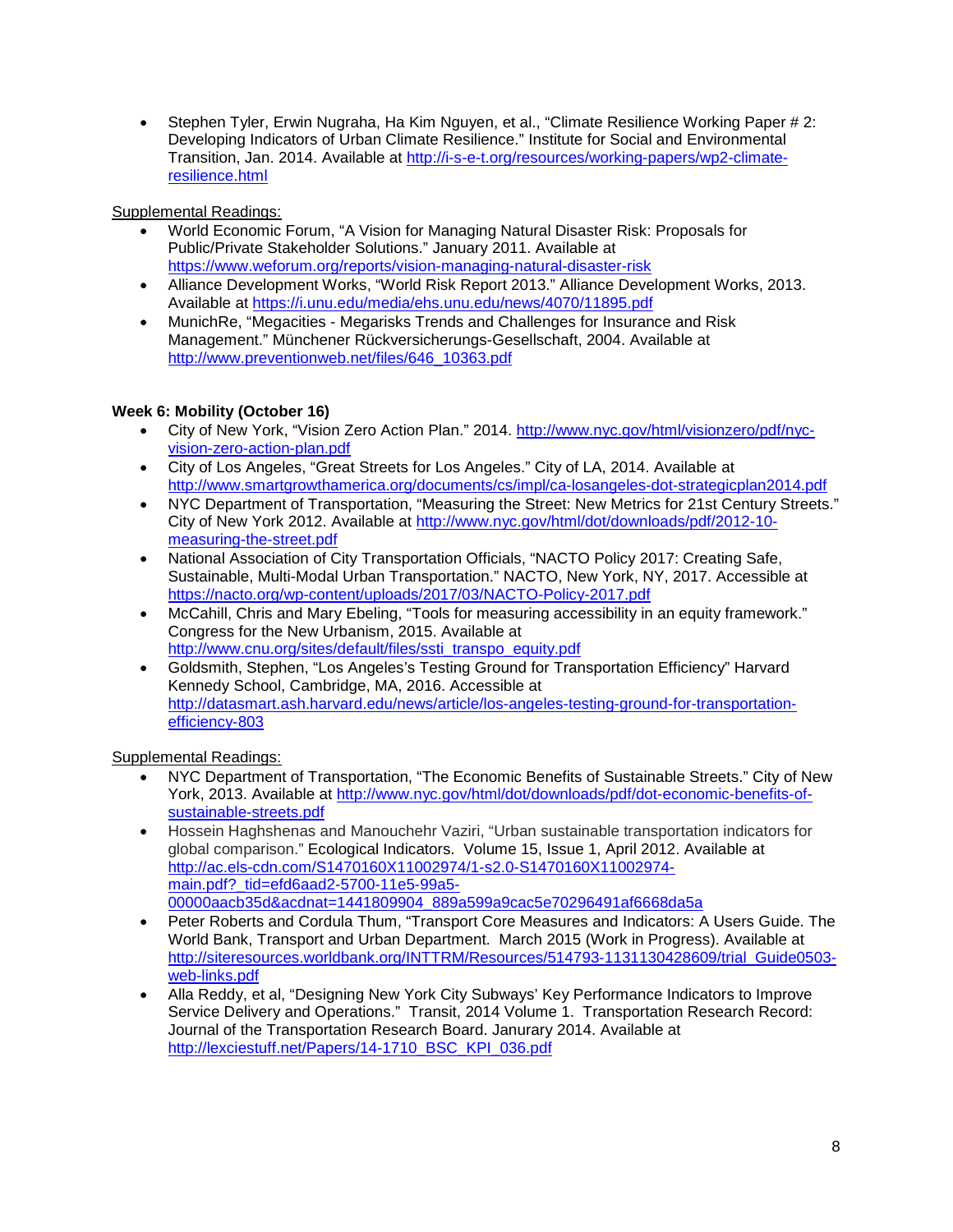# **Week 7: Air Quality (October 23)**

*Guest Lecturer: Iyad Kheirbek, Executive Director: Air Quality Program, NYC Department of Health and Mental Hygiene*

Required Readings:

- Kheirbek, Iyad, Jay Haney, Sharon Douglas, Kazuhiko Ito, Steven Caputo, Jr., and Thomas Matte, "The Public Health Benefits of Reducing Fine Particulate Matter through Conversion to Cleaner Heating Fuels in New York City." Environmental Science and Technology. Volume 48, Issue 23. December 2014. Available on Canvas.
- Angel Hsu and Alisa Zomer, "Monitoring Global Air Pollution Interactive Data Visualization." Scientific American. May 6, 2015. Available at <http://www.scientificamerican.com/article/monitoring-global-air-pollution-interactive/>
- World Health Organization. "Ambient (outdoor) air quality and health". Fact sheet No 313. WHO, March 2014.<http://www.who.int/mediacentre/factsheets/fs313/en/>
- Michal Krzyzanowski, et al. "Air Pollution in the Mega-cities." Global Environmental Health and Sustainability. Current Environmental Health Reports. Volume 1, Issue 3. September 2014. Available on Canvas.
- Angel Hsua, et al, "Towards the Next Generation of Air Quality Monitoring Indicators." Atmospheric Environment Volume 80, December 2013. Available at <http://www.sciencedirect.com/science/article/pii/S1352231013005578> (free via Columbia login)
- Rob McDonald, et. al, "Planting Healthy Air." The Nature Conservancy, Washington, DC, 2016. Accessible at [https://global.nature.org/content/healthyair?intc=glob\\_sol.sp](https://global.nature.org/content/healthyair?intc=glob_sol.sp)

Supplemental Readings:

- American Lung Association "State of the Air 2017" American Lung Association, Chicago, IL, 2017. Accessible at [www.lung.org/assets/documents/healthy-air/state-of-the-air/state-of-the-air-](http://www.lung.org/assets/documents/healthy-air/state-of-the-air/state-of-the-air-2017.pdf)[2017.pdf](http://www.lung.org/assets/documents/healthy-air/state-of-the-air/state-of-the-air-2017.pdf)
- City of New York, The New York City Community Air Survey, 2008-2014. New York City Department of Mental Health and Hygiene. April 2016. Available at: <https://www1.nyc.gov/assets/doh/downloads/pdf/environmental/comm-air-survey-08-14.pdf>
- Michael Brauer, et al. "Exposure assessment for estimation of the global burden of disease attributable to outdoor air pollution." Environmental Science and Technology. Volume 46. Issue 2. January 2012. Available on Canvas.
- Air Pollution Monitoring US EPA website:<https://www3.epa.gov/airquality/montring.html>

### **Week 8: Food Systems (October 30)**

Required Readings:

- City of New York, "Five Borough Food Flow: 2016 New York City Food Distribution & Resiliency Study Results." New York, NY, 2016. Accessible at [https://www.nycedc.com/resource/five](https://www.nycedc.com/resource/five-borough-food-flow)[borough-food-flow](https://www.nycedc.com/resource/five-borough-food-flow)
- City of New York, "2016 Food Metrics Report." New York, NY, 2016. Accessible at www1.nyc.gov/assets/foodpolicy/downloads/pdf/2016-Food-Metrics-Report.pdf
- Detroit Food and Fitness Collaborative, "Economic Analysis of Detroit's Food System." W.K. Kellogg Foundation, 2014. Accessible at [https://dk](https://dk-media.s3.amazonaws.com/AA/AY/pittsburghfoodpolicy/downloads/298058/Economic_Analysis_of_Detroit_s_Food_System.pdf)[media.s3.amazonaws.com/AA/AY/pittsburghfoodpolicy/downloads/298058/Economic\\_Analysis\\_o](https://dk-media.s3.amazonaws.com/AA/AY/pittsburghfoodpolicy/downloads/298058/Economic_Analysis_of_Detroit_s_Food_System.pdf) [f\\_Detroit\\_s\\_Food\\_System.pdf](https://dk-media.s3.amazonaws.com/AA/AY/pittsburghfoodpolicy/downloads/298058/Economic_Analysis_of_Detroit_s_Food_System.pdf)
- JP Morgan Chase & Co Institute, "Going the Distance: Big Data on Resident Access to Everyday Goods." JP Morgan Chase, March 2017. Accessible at [https://www.jpmorganchase.com/corporate/institute/document/institute-access-to-consumption](https://www.jpmorganchase.com/corporate/institute/document/institute-access-to-consumption-brief.pdf)[brief.pdf](https://www.jpmorganchase.com/corporate/institute/document/institute-access-to-consumption-brief.pdf)
- Kimberly Zeuli and Austin Nijhui, "The Resilience of America's Urban Food Systems." Initiative for a Competitive Inner City, Roxbury, MA, 2017. Accessible at [http://icic.org/wp](http://icic.org/wp-content/uploads/2017/01/Rockefeller_ResilientFoodSystems_FINAL_post.pdf?x96880)[content/uploads/2017/01/Rockefeller\\_ResilientFoodSystems\\_FINAL\\_post.pdf?x96880](http://icic.org/wp-content/uploads/2017/01/Rockefeller_ResilientFoodSystems_FINAL_post.pdf?x96880)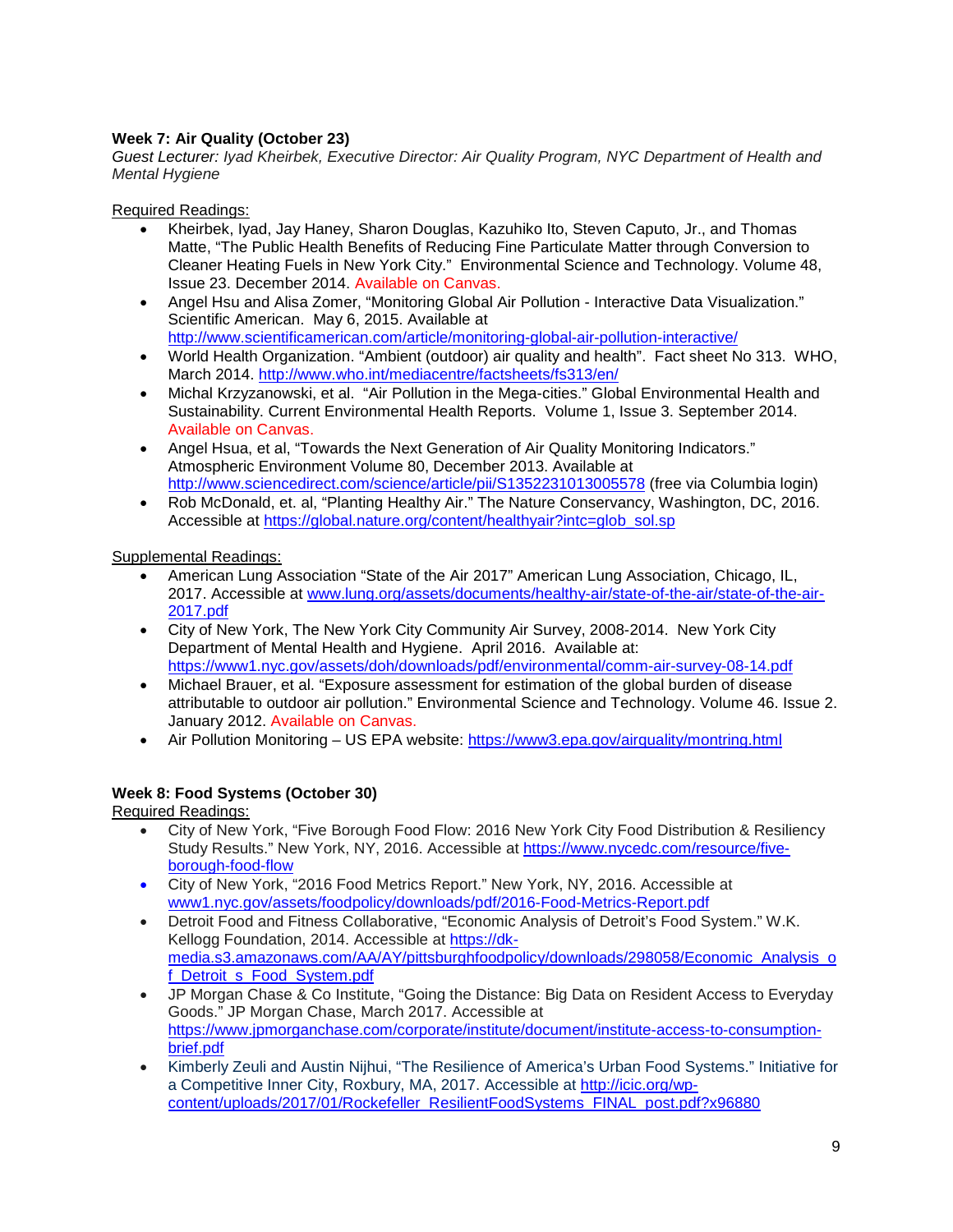- Global Panel, "Improved metrics and data are needed for effective food system policies in the post-2015 era. Technical Brief." London, UK: Global Panel on Agriculture and Food Systems for Nutrition, 2015. Accessible at [http://glopan.org/sites/default/files/pictures/Metrics\\_Brief.pdf](http://glopan.org/sites/default/files/pictures/Metrics_Brief.pdf)
- General Mills, "Global Responsibility 2017." General Mills, Hidden Valley, MN, 2017. (Pages 1 31). Accessible at [http://www.generalmills.com/en/Responsibility//~/media/Files/GRR/GRR-2017](http://www.generalmills.com/en/Responsibility/%7E/media/Files/GRR/GRR-2017-report.pdf) [report.pdf](http://www.generalmills.com/en/Responsibility/%7E/media/Files/GRR/GRR-2017-report.pdf)

Supplemental Readings:

- Corinna Hawkes and Jess Halliday, "What Makes Urban Food Policy Happen?" International Panel of Experts on Sustainable Food Systems, 2017. Accessible at [http://www.ipes](http://www.ipes-food.org/new-report-what-makes-urban-food-policy-happen)[food.org/new-report-what-makes-urban-food-policy-happen](http://www.ipes-food.org/new-report-what-makes-urban-food-policy-happen)
- Union of Concerned Scientists, "Fixing Food: Fresh Solutions from Five U.S. Cities." Union of Concerned Scientists, Washington, DC, January 2016. Accessible at [http://www.ucsusa.org/food](http://www.ucsusa.org/food-agriculture/expand-healthy-food-access/fixing-food-fresh-solutions-five-us-cities-2016#.Walpz7LfouU)[agriculture/expand-healthy-food-access/fixing-food-fresh-solutions-five-us-cities-](http://www.ucsusa.org/food-agriculture/expand-healthy-food-access/fixing-food-fresh-solutions-five-us-cities-2016#.Walpz7LfouU)[2016#.Walpz7LfouU](http://www.ucsusa.org/food-agriculture/expand-healthy-food-access/fixing-food-fresh-solutions-five-us-cities-2016#.Walpz7LfouU)
- Hatfield, Molly, "City Food Policy and Programs: Lessons Harvested from an Emerging Field." City of Portland, October 2012. Accessible<https://www.portlandoregon.gov/bps/article/416396>

### **\*\*\* No class November 6 for Academic Holiday \*\*\***

# **PART II. HOW DO ALL OF THESE EFFORTS ADD UP?**

### **Week 9: Corporate Sustainability (November 13)**

\*\*\* Problem set due at the beginning of class. \*\*\* *Guest Lecturer: Davida Heller, Vice President of Corporate Sustainability at Citi*

Required Readings:

- Pivot Goals website (skim)<http://pivotgoals.com/search.php>
- World Economic Forum, "White Paper on Business Sustainability: What it is and why it matters," World Economic Forum, 2014. Accessible at [http://www3.weforum.org/docs/GAC/2014/WEF\\_GAC\\_HumanRights\\_BusinessSustainability\\_Whi](http://www3.weforum.org/docs/GAC/2014/WEF_GAC_HumanRights_BusinessSustainability_WhitePaper_2014.pdf) [tePaper\\_2014.pdf](http://www3.weforum.org/docs/GAC/2014/WEF_GAC_HumanRights_BusinessSustainability_WhitePaper_2014.pdf)
- Global Reporting Initiative, "G4 Sustainability Reporting Guidelines: Reporting Principles and Standard Disclosures," GRI, Amsterdam, The Netherlands, 2013 (pages 3-18). Available at [https://www.globalreporting.org/resourcelibrary/GRIG4-Part1-Reporting-Principles-and-Standard-](https://www.globalreporting.org/resourcelibrary/GRIG4-Part1-Reporting-Principles-and-Standard-Disclosures.pdf)[Disclosures.pdf](https://www.globalreporting.org/resourcelibrary/GRIG4-Part1-Reporting-Principles-and-Standard-Disclosures.pdf)
- Tullis, Paul, "Bloomberg's Push for Corporate Sustainability." Fast Company, April 2011. Available at<http://www.fastcompany.com/1739782/bloombergs-push-corporate-sustainability>
- Kering "Kering Environmental Profit and Loss." Kering, 2013. (pages 7-44) Available at [http://www.kering.com/sites/default/files/document/kering\\_epl\\_methodology\\_and\\_2013\\_group\\_re](http://www.kering.com/sites/default/files/document/kering_epl_methodology_and_2013_group_results_0.pdf) [sults\\_0.pdf](http://www.kering.com/sites/default/files/document/kering_epl_methodology_and_2013_group_results_0.pdf)
- KPMG International, "The KPMG Survey of Corporate Responsibility Reporting 2015." KPMG, 2016. Available at [https://home.kpmg.com/xx/en/home/insights/2015/11/kpmg-international](https://home.kpmg.com/xx/en/home/insights/2015/11/kpmg-international-survey-of-corporate-responsibility-reporting-2015.html)[survey-of-corporate-responsibility-reporting-2015.html](https://home.kpmg.com/xx/en/home/insights/2015/11/kpmg-international-survey-of-corporate-responsibility-reporting-2015.html)

Supplemental Readings:

- Deloitte, "Sustainability & Compliance Trends." Deloitte, 2015. Available at [http://www2.deloitte.com/content/dam/Deloitte/dk/Documents/risk/Deloitte-Sustainability-](http://www2.deloitte.com/content/dam/Deloitte/dk/Documents/risk/Deloitte-Sustainability-Trends.pdf)[Trends.pdf](http://www2.deloitte.com/content/dam/Deloitte/dk/Documents/risk/Deloitte-Sustainability-Trends.pdf)
- Global Reporting Initiative, "Carrots and Sticks: Sustainability reporting policies worldwide today's best practice, tomorrow's trends." GRI, Amsterdam, The Netherlands, 2013 (pages 8-24). Available at<https://www.globalreporting.org/resourcelibrary/Carrots-and-Sticks.pdf>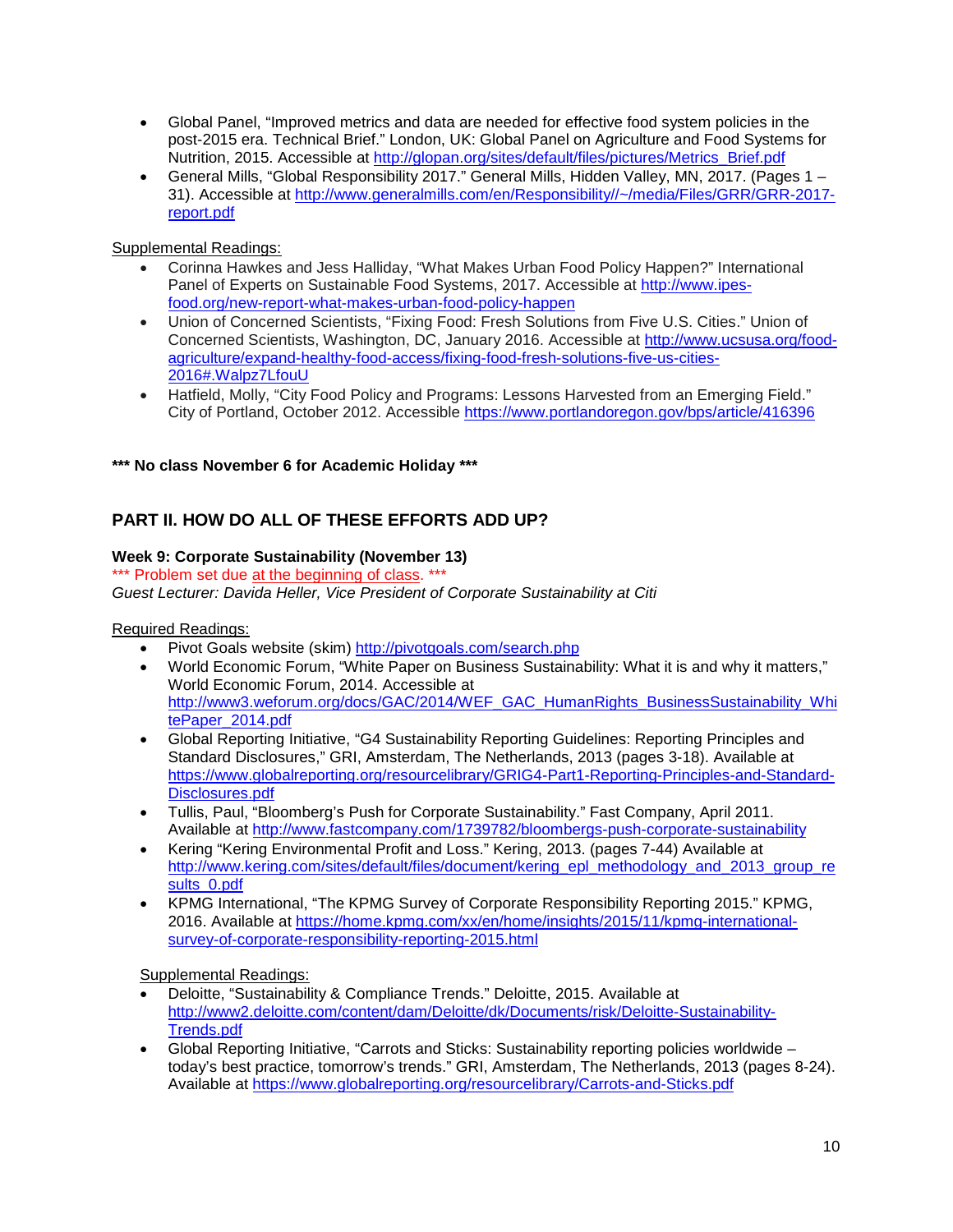- Bloomberg LP, "Impact Report 2015." Bloomberg LP, New York, NY, 2016. Available at [https://data.bloomberglp.com/sustainability/sites/6/2016/04/16\\_0404\\_Impact\\_Report.pdf](https://data.bloomberglp.com/sustainability/sites/6/2016/04/16_0404_Impact_Report.pdf)
- Walmart, "2016 Global Responsibility Report." Walmart, 2016. Available at <http://corporate.walmart.com/2016grr>

### **Week 10: Equity and Prosperity (November 20)**

*Guest Lecturer: Niiobli Armah, Manager, Bloomberg Associates/My Brother's Keeper* 

### Required Readings:

- City of Santa Monica, "Summary Findings from the Local Wellbeing Index," City of Santa Monica, 2015. Available at
	- <http://wellbeing.smgov.net/Media/Default/docs/WellbeingProjectFindingsSummary-FINAL.pdf>
- City Prosperity Initiative, "2015 Global City Report." UN Habitat, New York, NY, 2016. Accessible at [https://unhabitat.org/wp-content/uploads/2016/02](https://unhabitat.org/wp-content/uploads/2016/02-old/CPI_2015%20Global%20City%20Report.compressed.pdf) [old/CPI\\_2015%20Global%20City%20Report.compressed.pdf](https://unhabitat.org/wp-content/uploads/2016/02-old/CPI_2015%20Global%20City%20Report.compressed.pdf)
- Detroit Future City, "139 Square Miles." DFC, Detroit, MI, 2017. (skim) Accessible at
- Frank, Adam, "What Does It Take To See Gentrification Before It Happens?" National Public Radio, Washington, DC, August 29, 2017. Accessible at [http://www.npr.org/sections/13.7/2017/08/29/546980178/what-does-it-take-to-see-gentrification](http://www.npr.org/sections/13.7/2017/08/29/546980178/what-does-it-take-to-see-gentrification-before-it-happens?cid=social_20170901_73865167&adbid=903584140624199680&adbpl=tw&adbpr=727524717121409024)[before-it](http://www.npr.org/sections/13.7/2017/08/29/546980178/what-does-it-take-to-see-gentrification-before-it-happens?cid=social_20170901_73865167&adbid=903584140624199680&adbpl=tw&adbpr=727524717121409024)[happens?cid=social\\_20170901\\_73865167&adbid=903584140624199680&adbpl=tw&adbpr=727](http://www.npr.org/sections/13.7/2017/08/29/546980178/what-does-it-take-to-see-gentrification-before-it-happens?cid=social_20170901_73865167&adbid=903584140624199680&adbpl=tw&adbpr=727524717121409024) [524717121409024](http://www.npr.org/sections/13.7/2017/08/29/546980178/what-does-it-take-to-see-gentrification-before-it-happens?cid=social_20170901_73865167&adbid=903584140624199680&adbpl=tw&adbpr=727524717121409024)
- Solomon Greene and Kathryn L.S. Pettit, "What if Cities Used Data to Drive Inclusive Neighborhood Change?" Urban Institute, Washington, DC, June 2016. Accessible at [http://www.urban.org/research/publication/what-if-cities-used-data-drive-inclusive-neighborhood](http://www.urban.org/research/publication/what-if-cities-used-data-drive-inclusive-neighborhood-change)[change](http://www.urban.org/research/publication/what-if-cities-used-data-drive-inclusive-neighborhood-change)
- City of Seattle, "Equity & Environment Agenda" City of Seattle, Seattle, WA, 2016. Accessible at <https://www.seattle.gov/environment/about-ose/equity-and-environment>

### Supplemental Readings:

- <http://www.urbandisplacement.org/policy-tools-2> (skim website)
- Washington, DC, "Sustainability DC," Washington, DC, 2009. (Introduction and Equity & Diversity sections only). Available at [http://sustainable.dc.gov/sites/default/files/dc/sites/sustainable/page\\_content/attachments/DCS-](http://sustainable.dc.gov/sites/default/files/dc/sites/sustainable/page_content/attachments/DCS-008%20Report%20508.3j.pdf)[008%20Report%20508.3j.pdf](http://sustainable.dc.gov/sites/default/files/dc/sites/sustainable/page_content/attachments/DCS-008%20Report%20508.3j.pdf)

### **Week 11: Urban Sustainability (November 27)**

Required Readings:

- Prakash, Mihir, et. al., "Achieving a Sustainable Urban America." Sustainable Development Solutions Network, New York, 2017. Accessible at [http://unsdsn.org/wp](http://unsdsn.org/wp-content/uploads/2017/04/Report-SDG-Cities-Index-Master_MP_Fixed.pdf)[content/uploads/2017/04/Report-SDG-Cities-Index-Master\\_MP\\_Fixed.pdf](http://unsdsn.org/wp-content/uploads/2017/04/Report-SDG-Cities-Index-Master_MP_Fixed.pdf)
- OECD, "Resilient Cities: Policy Highlights of the OECD Report (Preliminary version)." OECD, Paris, 2016. Accessible at [http://www.oecd.org/cfe/regional-policy/resilient-cities-policy-highlights](http://www.oecd.org/cfe/regional-policy/resilient-cities-policy-highlights-preliminary.pdf)[preliminary.pdf](http://www.oecd.org/cfe/regional-policy/resilient-cities-policy-highlights-preliminary.pdf)
- Jones Lang LeSalle, "The Business of Cities 2015." Jones Lang LeSalle, 2015. Available at <http://www.jll.com/Research/jll-business-of-cities-report.pdf>
- Siemens and The Economist Intelligence Unit, "The Green City Index: A summary of the Green City Index research series," Siemens, 2012. [http://www.siemens.com/entry/cc/features/greencityindex\\_international/all/en/pdf/gci\\_report\\_sum](http://www.siemens.com/entry/cc/features/greencityindex_international/all/en/pdf/gci_report_summary.pdf) [mary.pdf](http://www.siemens.com/entry/cc/features/greencityindex_international/all/en/pdf/gci_report_summary.pdf)
- Arcadis, "Sustainable Cities Index 2016." Arcadis, the Netherlands, 2016, Accessible at <https://www.arcadis.com/en/global/our-perspectives/sustainable-cities-index-2016/>